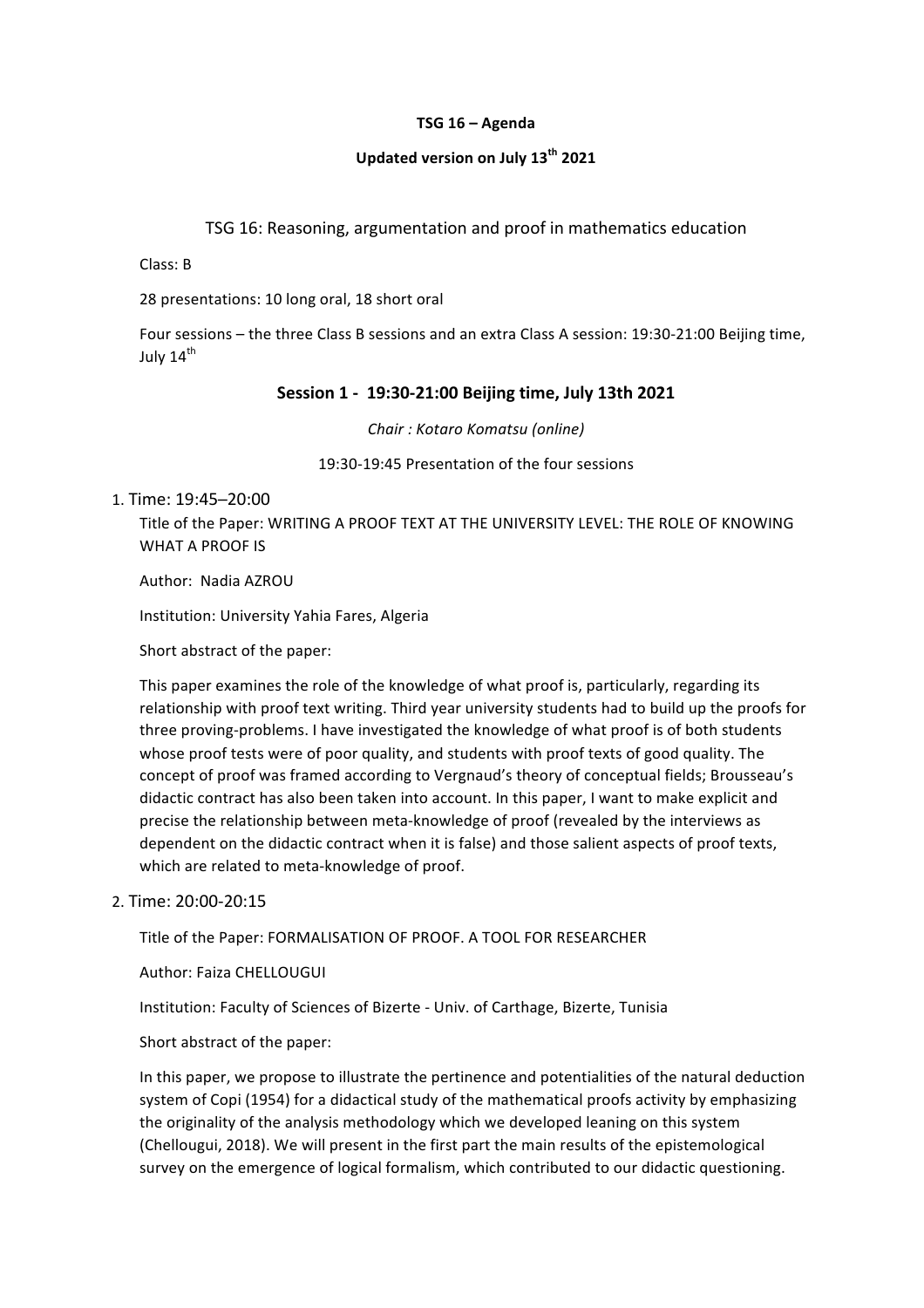We will show that the formalization of mathematical statements in the language of predicate calculus reveals implicit quantifications and makes it possible to study the complexity of statements structure. In a second part, we will present the methodology that we have developed based on the Copi's natural deduction to conduct the a priori and a posteriori analyzes of the mathematical proofs. We will illustrate this methodology by presenting an experimental study conducted with first-year mathematics undergraduate students who have take an academic course of Copi's natural deduction system. We will present the experimental system and the main results obtained.

### 3. Time: 20:15-20:20

Title of the Paper: STUDENT INTERPRETATION OF DIAGRAM IN HYPERBOLIC GEOMETRY: CHANGES IN THE ONTOLOGY OF GEOMETRIC MODELS

### Author: Younggon BAE

Institution: University of Texas Rio Grande Valley, Korea

Short abstract of the paper:

in this paper, I present an empirical study on students uses of Dynamic Geometry Environments (DGEs) and their engagement in mathematical reasoning and axiomatic reasoning while they enacted a task sequence in an axiomatic geometry course. Students used DGEs to communicate their mathematical ideas and to examine mathematical statements describing properties of geometric objects in Klein model of hyperbolic geometry. The findings of the analysis provided theoretical implications to better understand the nature of student engagement in advanced mathematical reasoning in such technology-rich environments. In particular, this presentation highlights students interpretations of parallel lines and congruent line segments in Klein model and discuss epistemological aspect of student reasoning regarding changes in the ontology of non-Euclidean geometric models in DGEs.

### 4. Time: 20:20-20:25

## Title of the Paper: A COMPARATIVE STUDY OF EXAMPLE USE IN THE PROVING-RELATED ACTIVITIES OF KOREAN AND AMERICAN STUDENTS

### Authors: **GwiSoo NA**, Eric KNUTH

Institutions: Cheongju National University of Education, Cheongju-si, Chungcheongbuk-do, Korea; University of Texas at Austin, United States of America

### Short abstract of the paper:

Examples play a critical role in mathematical practice as the time spent thinking about and analyzing particular examples can provide not only a deeper understanding of a conjecture but also insight into the development of a proof. Yet, little research has focused on the nature of secondary school mathematics students thinking about and use of examples in creating, understanding, and proving mathematical conjectures. In this paper, we report on two studies that examined secondary school mathematics students thinking about and use of examples as they engaged in proving-related activities. In particular, results are presented from two studies in which Korean students (Study 1) and American (United States) students (Study 2) engaged in proving-related activities with the same set of conjectures. The results highlight both similarities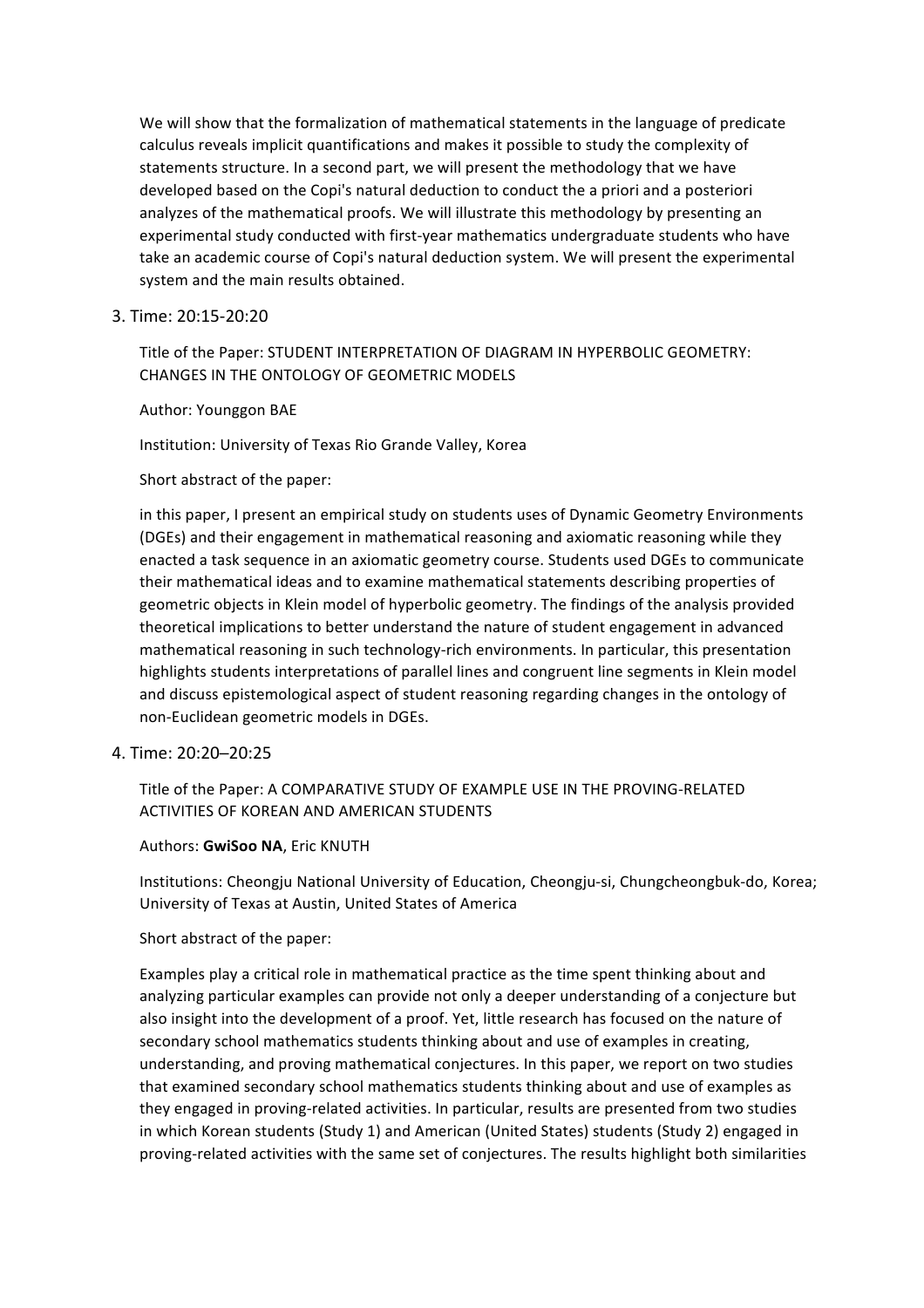and differences in the example use students exhibited, and implications of these results are briefly discussed.

5. Time: 20:25-20:30

Title of the Paper: WHEN IS AN ARGUMENT AN ARGUMENT? AREA-SPECIFIC ASPECTS OF ARGUMENT-REZEPTION

Authors: Michael MEYER, Christoph KOERNER, Julia REY

Institution: University of Cologne, Cologne, Germany

Short abstract of the paper (20 lines maximum):

The importance of proof is undisputed in mathematics and its didactical discussion. Nevertheless, when the question arises What counts as a proof?, opinions divide. In the present study, an expert-novice comparison was used to examine how students of different 8th grade classes and students at the beginning of university level asses given arguments and to recognize their perspectives on arguments.

6. Time: 20:30-20:35

Title of the Paper: ARTICULATION OF ARGUMENTATION AND MATHEMATICAL MODELLING IN THE MATH CLASSROOM

Authors: Horacio Cristian SOLAR, Manuel GOIZUETA, Maria ARAVENA-DIAZ, Andres Ivan ORTIZ JIMENEZ

Institutions: Pontificia Universidad Catolica de Chile; Universidad Católica del Maule; Universidad Católica de la Santísima Concepción

Short abstract of the paper:

Although many comprehensive research publications deal with modelling and argumentation, these lines have been developed independently. Within the context of a study proposing to characterise the students learning by fostering an articulate promotion of the argumentation and modelling competencies in the mathematics classroom this contribution describes a classroom data analysis strategy, based on the theoretical fundaments of the study. The designed analysis strategy consists of different coding phases aimed at obtaining a complex image of the students mathematical activity and learning opportunities. This was achieved by the observation and analysis of 3 to 5 classes of 11 teachers who participated in a multiple cases study. Classes were based on modelling tasks and orchestrated through argumentation.

### 7. Time: 20:35-20:40

Title of the Paper: FOSTERING THIRD GRADERS FRACTION CONCEPTIONS THROUGH ARGUMENTATION AND TECHNOLOGY

#### Author: Ho-Chieh LIN

Institution: The Ohio State University- STEM Education, Columbus, United States of America

Short abstract of the paper:

This study investigated how argumentation and technology support third-grade students fraction conceptions as they engage in equal-sharing story problems with the use of tablets and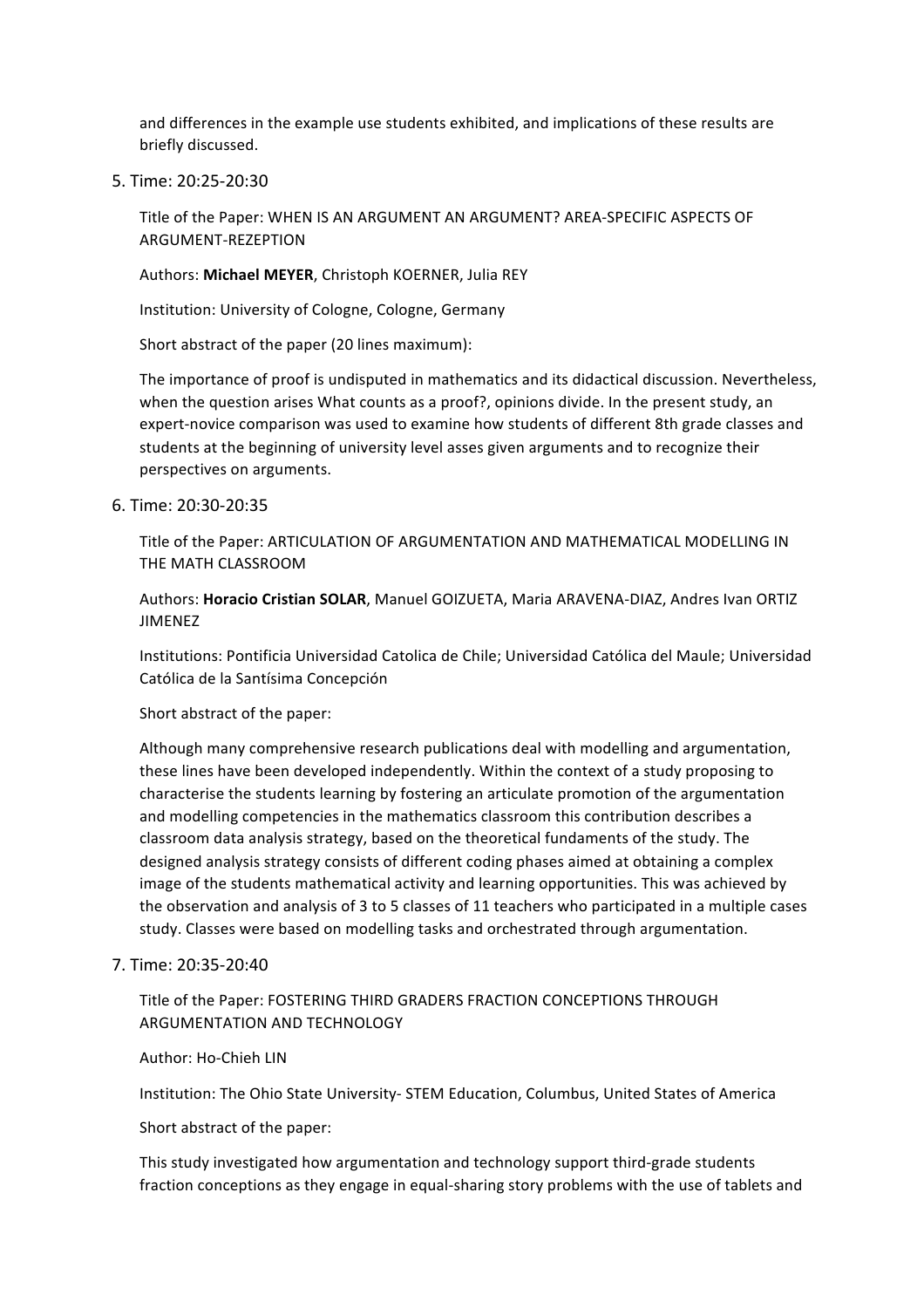paper and pencil. Findings include: first, 3rd graders would regard any fractional part as a half. Children may also confuse with the meaning of halves. Second, the analogy of using integer magnitudes seems intuitive and helpful for children to reason fraction magnitudes. Third, symbols support childrens' reasoning and communication. Children may not articulate in expressing their thinking, but pictorial representations they draw on either tablet or paper helps facilitate explanation and interpretation, leading to their (re) construction and appropriation of symbols Fourth, argumentation appears conducive to participants conceptual understanding as children build on each others ideas, modify their thinking, and try to propose their explanation to convince themselves and others. Fifth, a teacher plays a crucial role as they should attend to children's thinking, specify focused concepts, inquire explanations, and facilitate argumentation.

### 8. Time: 20:40 – 21:00

*Collective discussion on the five short oral presentations* 

…………………………………………

## **Session 2 – 19:30-21:00 Beijing time, July 14th 2021**

*Chair:&Nadia&AZROU&(online)*

## 1. Time: 19:30-19:45

Title of the Paper: CHANGES IN THE ARGUMENTATION CHARACTERISTICS OF MATHEMATICALLY GIFTED STUDENTS - A LONGITUDINAL STUDY

Authors: Simone JABLONSKI, Matthias Dieter LUDWIG

Institution: Goethe University, Frankfurt, Germany

Short abstract of the paper:

The changes and development of argumentative skills in the context of a deeper mathematical understanding are important aspects of mathematical teaching and learning, especially in the support of gifted children. This longitudinal study documents the mathematical argumentation products of potentially mathematically gifted primary school children over a 12-month period. Within this period, 14 children worked on arithmetical reasoning tasks in individual interview settings. For each child, the study involves three interviews. This spans the childrens age from nine to ten years. The changes in the hereby formulated argumentation products are analyzed on the levels (1) Toulmins argument structure, (2) content of the argument, (3) independency of the argument, and (4) validity of the argument. The paper provides first insights into the hypothetical consistency and variability of the characteristics of the children's arguments.

## 2. Time: 19:45-20:00

Title of the Paper: AN INQUIRING-GAME FOR DISCOVERING AND PROVING A GEOMETRIC THEOREM

Author: Carlotta SOLDANO

Institution: University of Torino, Torino, Italy

Short abstract of the paper: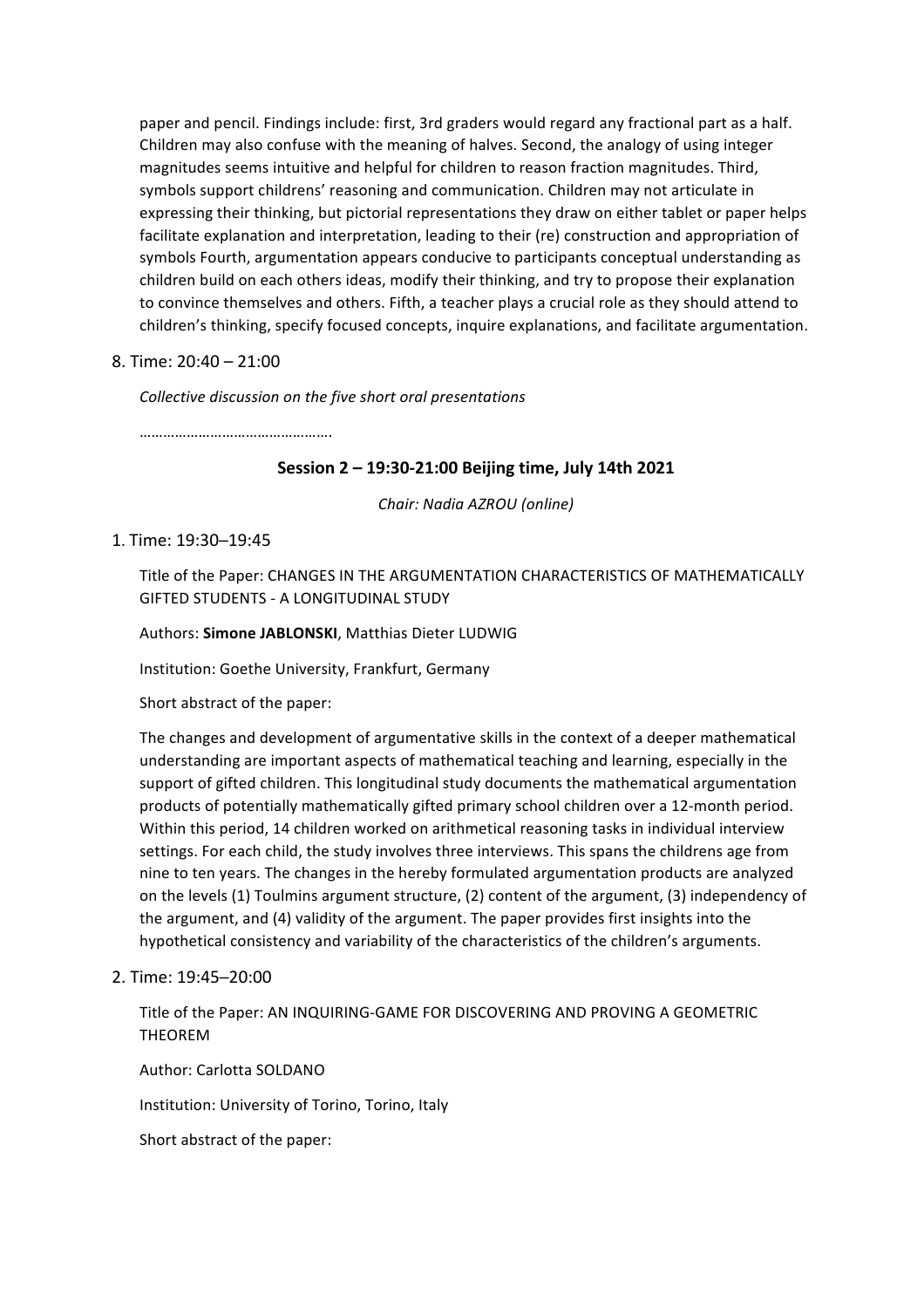This paper focuses on the exploration and argumentation processes activated by students involved in a didactic activity, called inquiring-game activity, composed of a game based on a geometric theorem and of a worksheet containing guiding questions. The design of this activity is inspired to the Logic of Inquiry and implemented inside GeoGebra. The analysis of the productions of two videotaped students is meant to show the deep intertwinement between regressive and progressive forms of reasoning which characterized the conjecturing phase. Students conjectures evolution is described by different types of controls: perceptive, theoretical and instrumental. Our hypothesis is that the design of inquiring-game activities can bridge the gap between the conjecture generation and the proof production, paving the way for the appearance of cognitive unity.

#### 3. Time: 20:00-20:05

Title of the Paper: THE FUNCTION OF DEFINITION IN JAPANESE TEXTBOOKS

Author: Shogo MURATA

Institution: University of Tsukuba, Tsukuba, Japan

Short abstract of the paper:

This study aims to discuss the function of definition in Japanese secondary-school mathematics textbooks. Using a two-dimensional framework based on the work of Morgan (2006), the function of definition itself and the position of the user with respect to the definition in the textbooks are investigated. The results show that (i) the textbooks refer not only to the distinguishing function of definition but also to the logical-argument function of definition and (ii) students are positioned as constructors of definitions in one textbook and as receivers of definitions in another. This study suggests that it is important to design situations in which students can engage in defining activities.

### 4. Time: 20:05-20:10

Title of the Paper: INVESTIGATING THE DIFFERENCE BETWEEN GENERIC PROOFS AND PURELY EMPIRICAL!VERFICATIONS

Author: Leander KEMPEN

Institution: University of Paderborn, Paderborn, Germany

Short abstract of the paper:

The teaching of generic proofs has produced interest across the globe. Besides the advantages generic proofs offer for learners, the use of concrete examples in the context of general verifications might foster students misconceptions about the epistemological value of purely empirical verifications. The study presented in this paper is about the results of a proof questionnaire exploring pre-service teachers ability to distinguish different usages of examples in the context of mathematical proof. The study shows that a specifically designed course making use of generic proofs may help students to issue correct judgements on the epistemological value of concrete examples in the context of proving

5. Time: 20:10 - 20:15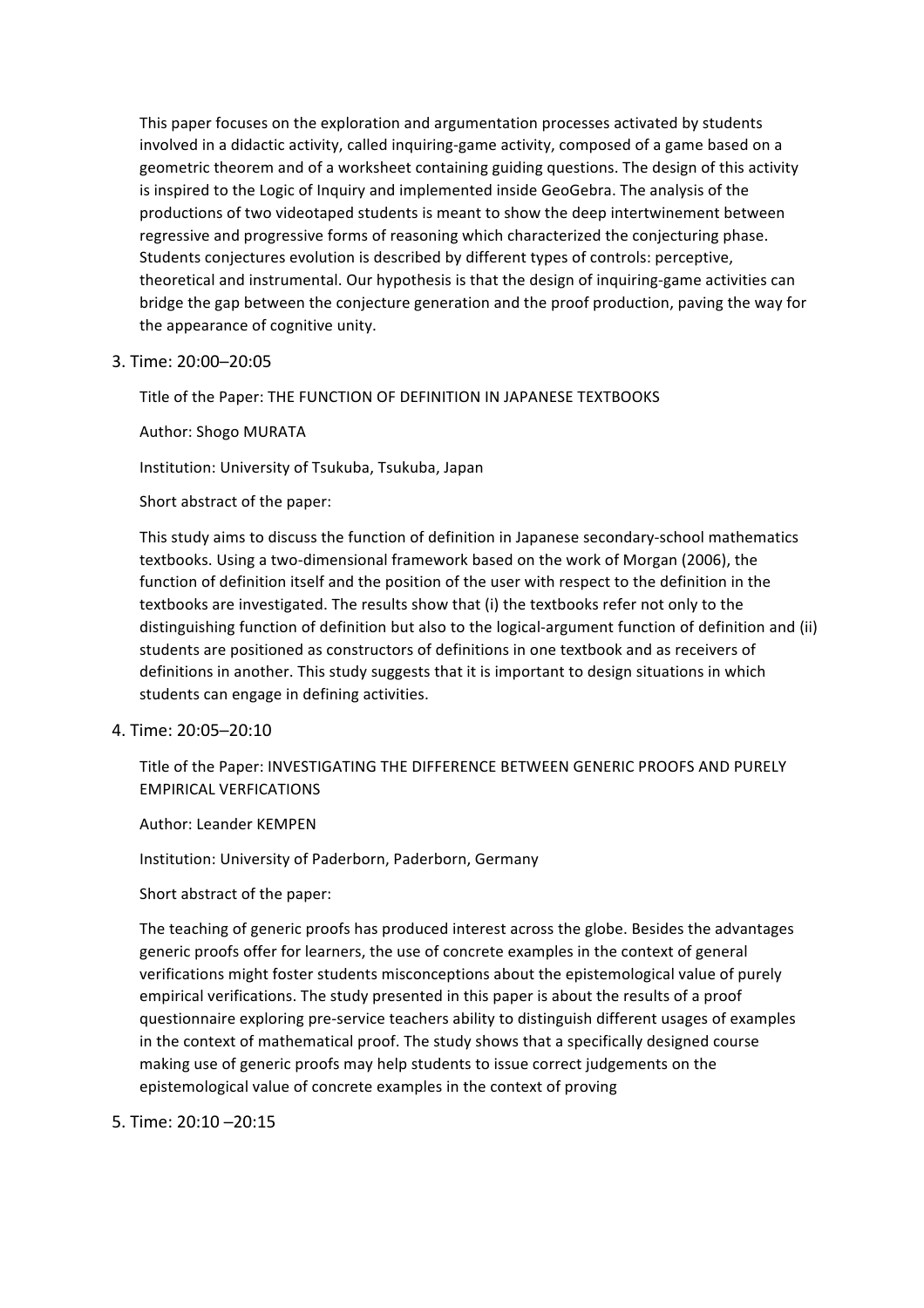Title of the Paper: PROOF AND REASONING IN HIGH-STAKES TESTING SYSTEMS: THE SENIOR SECONDARY MATHEMATICS CURRICULA IN HONG KONG AND INTERNATIONAL BACCALAUREATE DIPLOMA!PROGRAMME

Author: Chun-Yeung LEE

Institution: University of Oxford, United Kingdom

Short abstract of the paper:

Proof can verify the truth of a mathematical statement, promote sense making and understanding in mathematics through explanation, and promote character building and positive morality of mathematics learning through exploration. Many mathematics education researchers suggest that proof and reasoning should play central role in school mathematics at different levels and across different content areas. To investigate the roles of proof played in a senior secondary mathematics curriculum, I suggest to analyse its curriculum documents, namely, curriculum guides and exam papers. In this study, I compared the curriculum documents of Hong Kong and International Baccalaureate Diploma Programme, and investigated how different the roles of proof were expected in the two systems. Based upon my analysis, I discussed three conditions required to promote or centralize proof in an examination-driven curriculum.

### 6.!Time:!20:15─20:20

Title of the Paper: MATHEMATICS CLASSROOM ARGUMENTATION: AN INTERACTIONAL PERSPECTIVE

Author: Markos DALLAS

Institution: University of Agder, Kristiansand, Norway

Short abstract of the paper:

A review of the related literature indicates major notions that could characterize an interactional perspective on argumentation in the mathematics classroom: those of argumentative discourse; behaviour, norm and (mathematical) practice; and participation and participant role. In order to conceptually organize these ideas, a model called the Mathematics Classroom Interactional Model (MCIM) is developed which also guides and supports the methodology of my PhD study. In this paper, an attempt is made to operationalize the MCIM model by formulating the research questions of the study and discussing an initial stage of the methods of analysis.

#### 7. Time: 20:20-20:25

Title of the Paper: UNDERSTANDING THE GENERALITY OF MATHEMATICAL STATEMENTS AND THE ROLE PROOFS PLAY

Author: Milena DAMRAU

Institution: Bielefeld University, Germany

Short abstract of the paper:

In this paper, an experiment to test the understanding of the generality of mathematical statements is presented. It investigates, if people who are provided with a correct deductive (symbolic or generic) proof for a statement are more or less aware that there cannot be any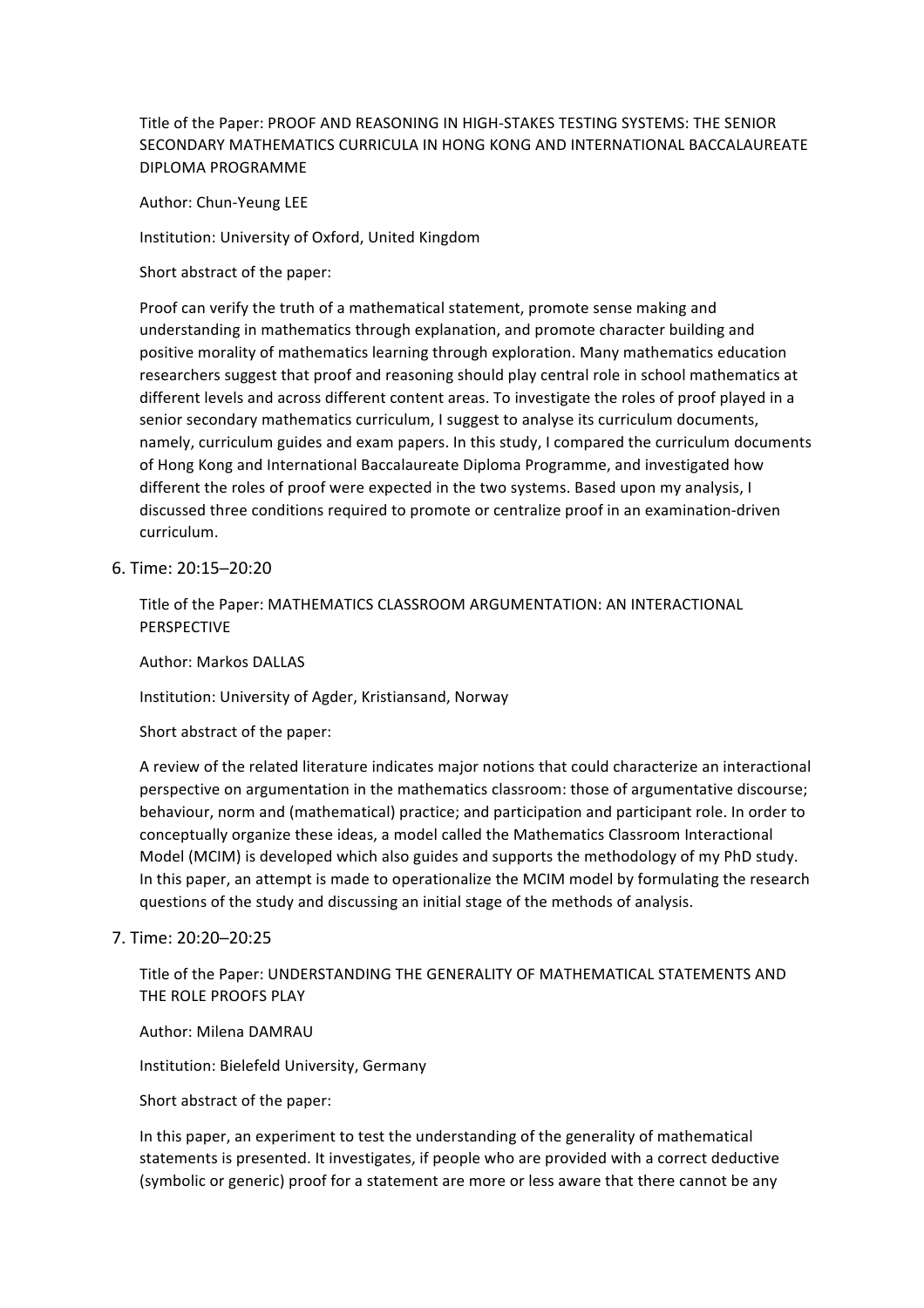counterexamples to the statement, than people who only get empirical arguments or no arguments at all. The experiment will be conducted during a lecture in the first semester of preservice primary and middle school teachers.

8. Time: 20:25-20:30

Title of the Paper: IS THERE ANY DIFFERENCE IN STUDENTS' DESCRIPTIONS DUE TO DIRECTION DIFFERENCES IN A DEDUCTIVE REASONING TASK?

Authors: Yoshiki SHIBATA, Tadashi MISONO

Institution: Shimane University, Japan

Short abstract of the paper:

The purpose of this study is to clarify differences of understandability and suitability of representations as proof in descriptions written by 9th grade students in Japan due to differences of direction of a deductive reasoning task; 'to prove' and 'to explain'. As a result, students' descriptions varied because each student valued various points. In addition, there was no significant difference in the two directions regardless of the difference in task directions. Moreover, we found that evaluators in this study valued logical descriptions regardless of their representation styles.

9. Time 20:30-20:50

*Collective discussion of the six short oral presentations* 

10. Time 20:50-21:00

*Some issues raised in the two first sessions* 

……………………………………………

## **Session\$3 > 21:30>23:00\$Beijing\$time,\$July\$16th 2021**

*Chair:&Samuele&ANTONINI (online)*

### 1. Time: 21:30-21:45

Title of the Paper: COMPUTER-ASSISTED PROVING IN THE CLASSROOM

Authors: **Xiaoheng (Kitty) YAN**, Gila HANNA

Institutions: Simon Fraser University, Burnaby, Canada; OISE, University of Toronto, Canada

Short abstract of the paper:

This paper argues that there is a need to develop new approaches to the teaching of proof that capitalize not only on newly available technology but also on modern theories of teaching and learning. It contributes to filling this need by opening a discussion on proof assistants that allow one to do mathematics with the aid of a computer, in particular to construct proofs and to check their correctness. The paper argues that proof assistants could play an important role in fostering students appreciation and understanding of proof and of mathematics as a whole. It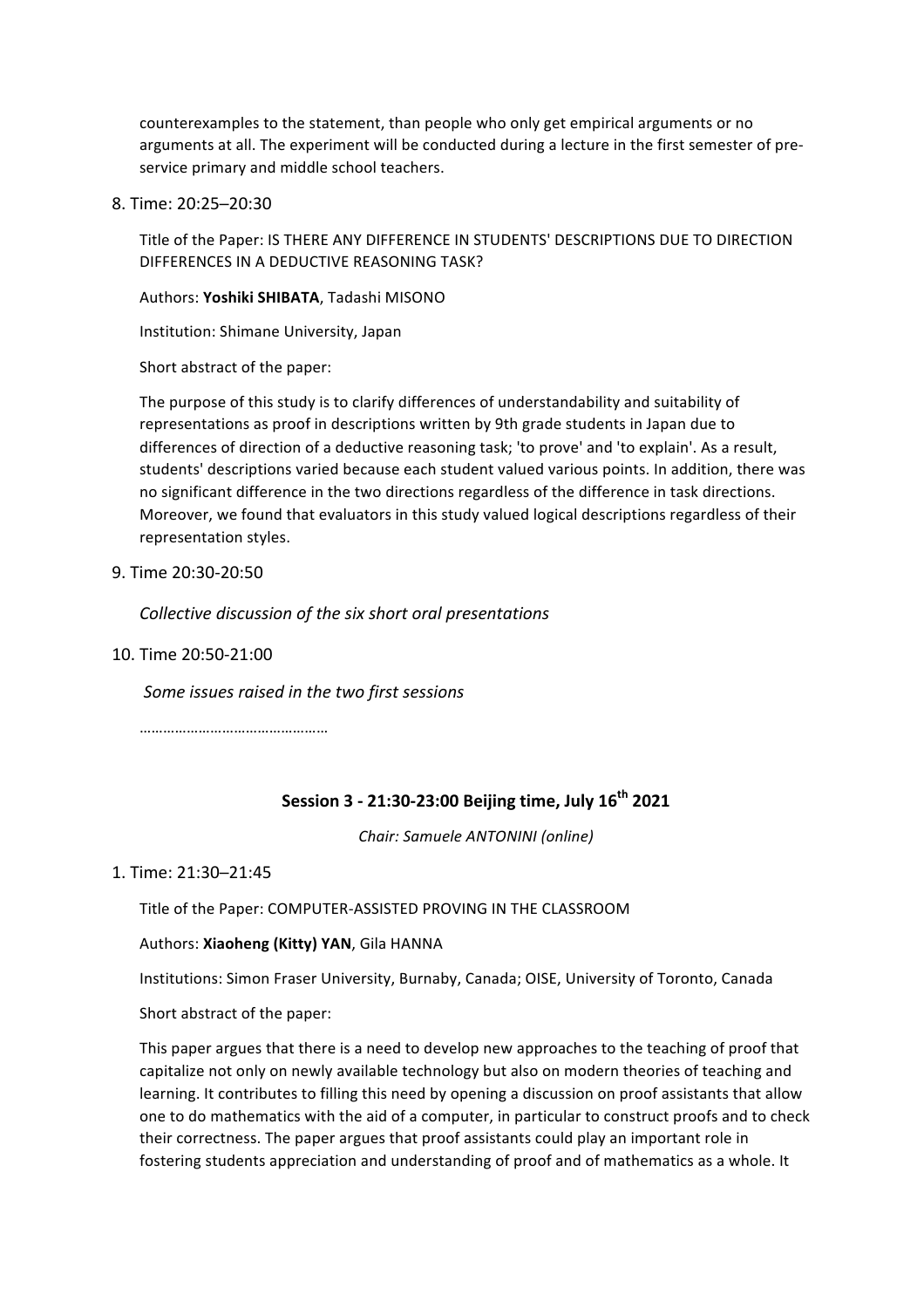also underscores the need to develop explicit pedagogic strategies tailored to assist teachers in deploying such computer-based tools.

2. Time: 21:45-22:00

Title of the Paper: AN APPLICATION OF HABERMAS' THEORY OF VALIDITY CLAIMS FOR CLASSROOM-BASED ARGUMENTATION

### Authors: Yuling ZHUANG, Anna Marie CONNER

Institution: University of Georgia, Athens, United States of America

Short abstract of the paper:

Little consensus existed about general acceptance criteria for classroom-based mathematical argumentation so far. Building on Habermas's (1984) theory of validity claims, this study developed an analytical framework to capture "validation" of an argumentative discourse with respect to three forms of validity claims: propositional truth, normative rightness, and sincerity. The framework may help the field to identify the fine-grained conditions for valid argumentation and support teachers to be aware of different forms of valid argumentation when attempting to support classroom-based argumentative practices.

### 3. Time: 22:00-22:15

Title of the Paper: CHARACTERIZING MATHEMATICS TEACHERS PROOF-SPECIFIC KNOWLEDGE, DISPOSITIONS AND CLASSROOM PRACTICES

#### Author: Orly BUCHBINDER, Sharon MC CRONE

Institution: University of New Hampshire, Durham, United States of America

Short abstract of the paper:

In many countries, there has been an increased emphasis on engaging students in reasoning and proof across grade levels and mathematical topics. To realize this kind of teaching in classrooms, teachers themselves must have Mathematical Knowledge for Teaching Proof (MKT-P), knowledge of proof-related practices and productive dispositions towards proof. Grounding our work in existing research, we propose a theoretical framework for MKT-P and illustrate how this framework inspired the development of two complementary instruments: an MKT-P questionnaire and Lesson Enactment rubric. We also describe a Dispositions towards Proof survey, which captures the aspects of teachers proof-related beliefs and confidence (or the lack of thereof) in teaching proof. Taken together, the three instruments allow for characterizing teachers professional resources specific to proof, which, in turn, can help to explain and advance aspects of teachers classroom enactment of proof.

### 4. Time: 22:15-22:20

Title of the Paper: A COMPARATIVE STUDY OF GEOMETRIC PROOF OPPORTUNITIES IN TAIWAN AND MAINLAND MIDDLE SCHOOL TEXTBOOKS

Authors: Lei HAO, P-Jen LIN

Institution: Mathematics and Science Education, NTHU, China

Short abstract of the paper (20 lines maximum)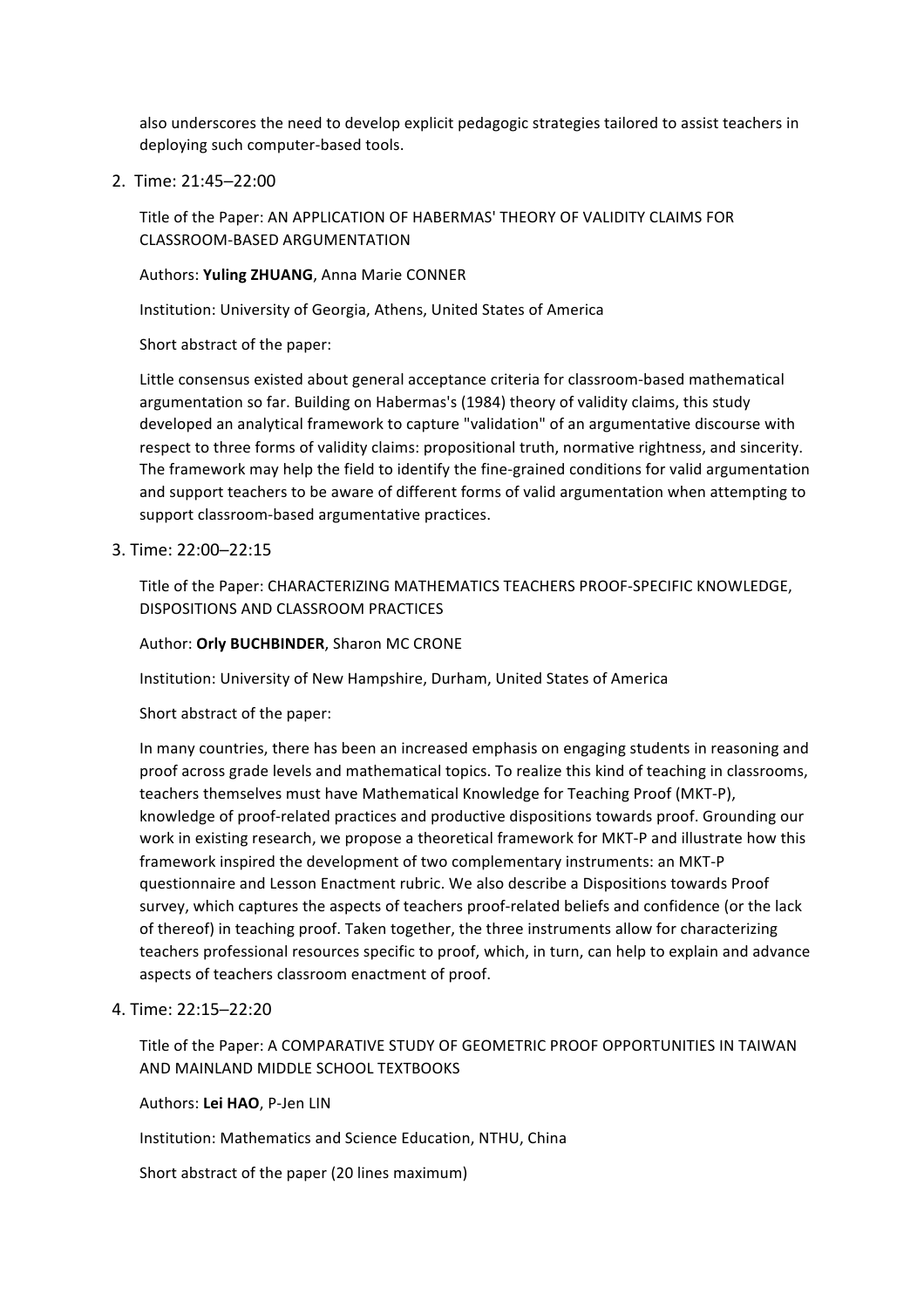The learning and teaching of proof has always been a research topic of Mathematics education, geometry is linked with the proof, and textbooks is an effective factor for learners to study proof, so the purpose of this study is to explore the geometric proof opportunities through development and exercise activities in Taiwan and mainland Middle school mathematics textbooks to provide resources and references for textbook writers in the future. Through content analysis, the analytic framework of this study is based on Otten et al.(2014) geometric proof textbooks analysis framework. This analysis of two Middle school textbooks characterizes the types of the statements, questions, and the process of the justification given in the exposition, examples and the exercises. The results show that the questions in the different mathematics textbooks have their own characteristics, and the corresponding suggestions for improvement are put forward.

### 5. Time: 22:20-22:25

Title of the Paper: USING WRITING AND DISCUSSIONS TO SUPPORT MATHEMATICAL ARGUMENTS IN FARLY ALGEBRA

### Authors: Salvador HUITZILOPOCHTLI, Daniel LOPEZ-ADAME, Judit MOSCHKOVICH

Institution: University of California- Santa Cruz, Santa Cruz, United States of America

Short abstract of the paper:

This study examined how writing supported students mathematical arguments in early algebra. Following a FALS lesson (MARS, 2019) on consecutive sums using writing and revision with middle school students, we analyzed student arguments, claims, and justifications. Analysis showed that one group of students consistently used a process view of algebra expressions while the other group used an object view. The findings suggest that revising and discussing written arguments can support students in moving from a process to an object view.

### 6. Time: 22:25-22:30

Title of the Paper: JUSTIFICATIONS IN EXPOSITION IN ALGEBRA IN SCHOOL MATHEMATICS TEXTBOOKS IN HONG KONG

Author: Kwong Cheong WONG

Institution: The Hong Kong Polytechnic University, Honk Kong

Short abstract of the paper:

Justifications in the exposition sections in algebra of a popular senior secondary school mathematics textbook series in Hong Kong are examined. More non-proofs than proofs and far more statements being unjustified than left to students to justify are found. These results suggest that proof is not emphasized in school mathematics in Hong Kong.

### 7. Time: 22:30-22:35

Title of the Paper: DIFFERENT TYPES OF REASONING IN GEOMETRY IN BRAZILIAN HIGH SCHOOL MATHEMATICS TEXTBOOKS

Author: Lucas CARATO MAZZI

Institution: Unesp, Rio Claro, Brazil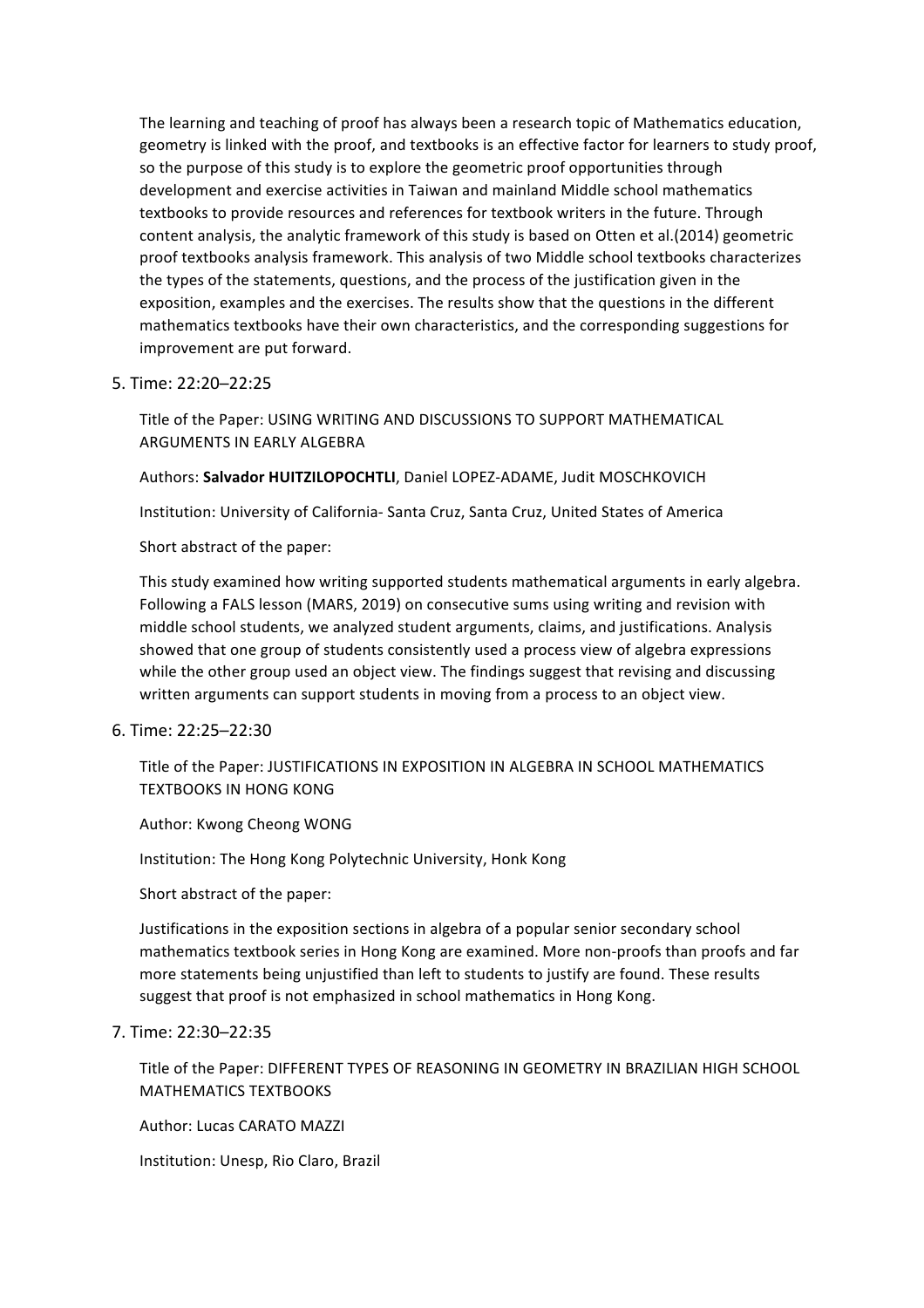Short abstract of the paper:

The purpose of this paper is to discuss different types of reasoning used in Geometry chapters of seven collections of high school textbooks from Brazil. Regarding the teaching of mathematics, different types of reasoning are relevant for a complete overview of how mathematics is developed. In this paper, we intend to discuss four types of reasoning deductive, inductive, abductive and reasoning by analogy - present in the Geometry chapters of 21 High School textbooks approved by the 2018 National Textbook Program (PNLD). This research has a qualitative approach, since the intention is to elaborate a deep interpretation about how textbooks present those reasoning throughout their Geometry chapters. The results point out that all books have both deductive and inductive reasoning, but do not connect them. The abductive reasoning was found in only one collection of books and the reasoning by analogy was found in some tasks.

### 10. Time: 22:35- 23:00

*Collective&discussion&on&the&four&short&papers and&on&general&issues.&*

…………………………………………

# **Session\$4 – 14:30>16:30\$Beijing\$Time,\$July\$17th 2021**

*Chairs:&Viviane&DurandGGuerrier&(online) &&Zhou&Chao&(Shangai)*

### 1. Time: 14:30-14:45

Title of the Paper: COGNITIVE CHARACTERISTICS GENERATING INCOMPLETE PROOF: ANALYZING THE SOLVING PROCESS OF A GEOMETRICAL PROBLEM BY JAPANESE NINTH GRADERS

Author: Tomohiko MAKINO

Institution: Utsunomiya University, Japan

Short abstract of the paper:

Why is incomplete proof generated? In this paper, I investigate the generating process of incomplete proof. I approach the cognitive characteristics of generating incomplete proof by focusing on modes of expansion of the discourse and coordination activities in solving a geometrical problem by six pairs of Japanese ninth graders. By investigating the generating process of incomplete proof, I recorded the students' perspectives on accumulation and substitution, then invented codes for three statuses of coordination to grasp the aspects of coordination activities, and analyzed the process of problem-solving by the students. The results of this research demonstrate that cognitive characteristics that generate incomplete proof as dysfunction of substitution and pending coordination.

2. Time: 14:45-15:00

Title of the Paper: CAUGHT IN-BETWEEN TENSIONS IN TEACHING PROOF AND PROVING

Authors: Sikunder ALI, Trond Stoelen GUSTAVSEN, Sigurd Johannes HALS, Andrea HOFMANN, Silje TRAI

Institution: University of South-Eastern Norway, Drammen, Norway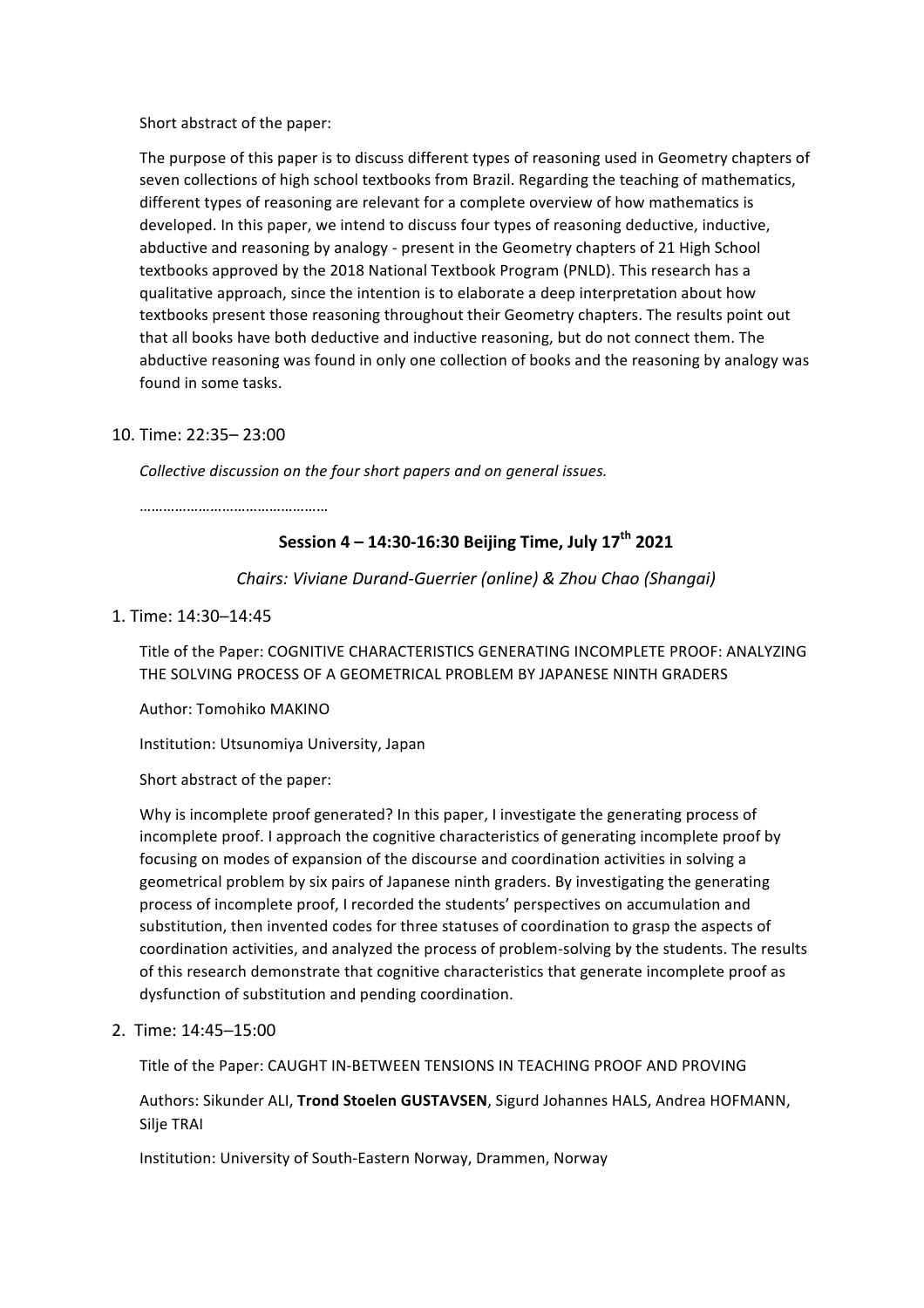Short abstract of the paper:

Proof and proving are central for the learning of mathematics at all levels of schooling. How mathematics teachers put proof and proving into practice requires attention to actual practice and views of mathematics. Inspired by activity theory we present results from two interviewbased studies in the Norwegian context in forms of tensions that a mathematics teacher faces in handling varied and complex demands associated with the action of teaching proof and proving in mathematics. We conclude the paper by recommending research on tensions and dilemmas that a mathematics teacher faces in handling varied and complex demands associated with the action of teaching proof and proving in mathematics.

3. Time: 15:00-15:15

Title of the Paper: POSING NEW RESEARCHABLE QUESTIONS AS A DYNAMIC PROCESS: THE CASE OF RESEARCH ON STUDENTS' JUSTIFICATION SCHEMES

### Authors: **Andreas STYLIANIDES**, Gabriel STYLIANIDES

Institution: University of Cambridge, Cambridge, Great Britain

Short abstract of the paper:

In this theoretical paper we argue that posing new researchable questions in educational research is a dynamic process that reflects the fields growing understanding of the web of potentially influential factors surrounding the examination of a particular phenomenon of interest. We illustrate this thesis by drawing mainly on mathematics education research related to students' justification schemes that has evolved rapidly during the past few decades. We also consider briefly another example in the area of teachers knowledge. Finally, we discuss implications of the thesis for findings of past studies related to the phenomenon of interest, for the design of new studies of the same phenomenon, and for the evolving nature of research knowledge about the phenomenon.

4. Time: 15:15-15:20

*Move from online presentation to physical presentation* 

5. Time: 15:20-15:25

Title of the Paper: ANALYSIS OF ANALOGICAL REASONING EXERCISES IN PRIMARY SCHOOL MATHEMATICS TEXTBOOKS: TAKING GEOMETRY FIELD AS AN EXAMPLE.

Authors: Yaoyao DONG, Jian LIU

Institution: Beijing normal university, Beijing, China

Short abstract of the paper:

Analogical reasoning plays an important role in mathematics learning. The research on analogical reasoning in cognitive psychology can provide psychological basis for the analogical reasoning teaching. Based on the process of analogical reasoning as an analytical framework, this paper analyzed the analogical reasoning exercises about geometry in the two main primary school mathematics textbooks in mainland China from four aspects of retrieval, mapping, inference and evaluation. Results shows that: Most exercises restrict the source analogs; All exercises involve the mapping and related inferences of the relationship of analogies; There is no